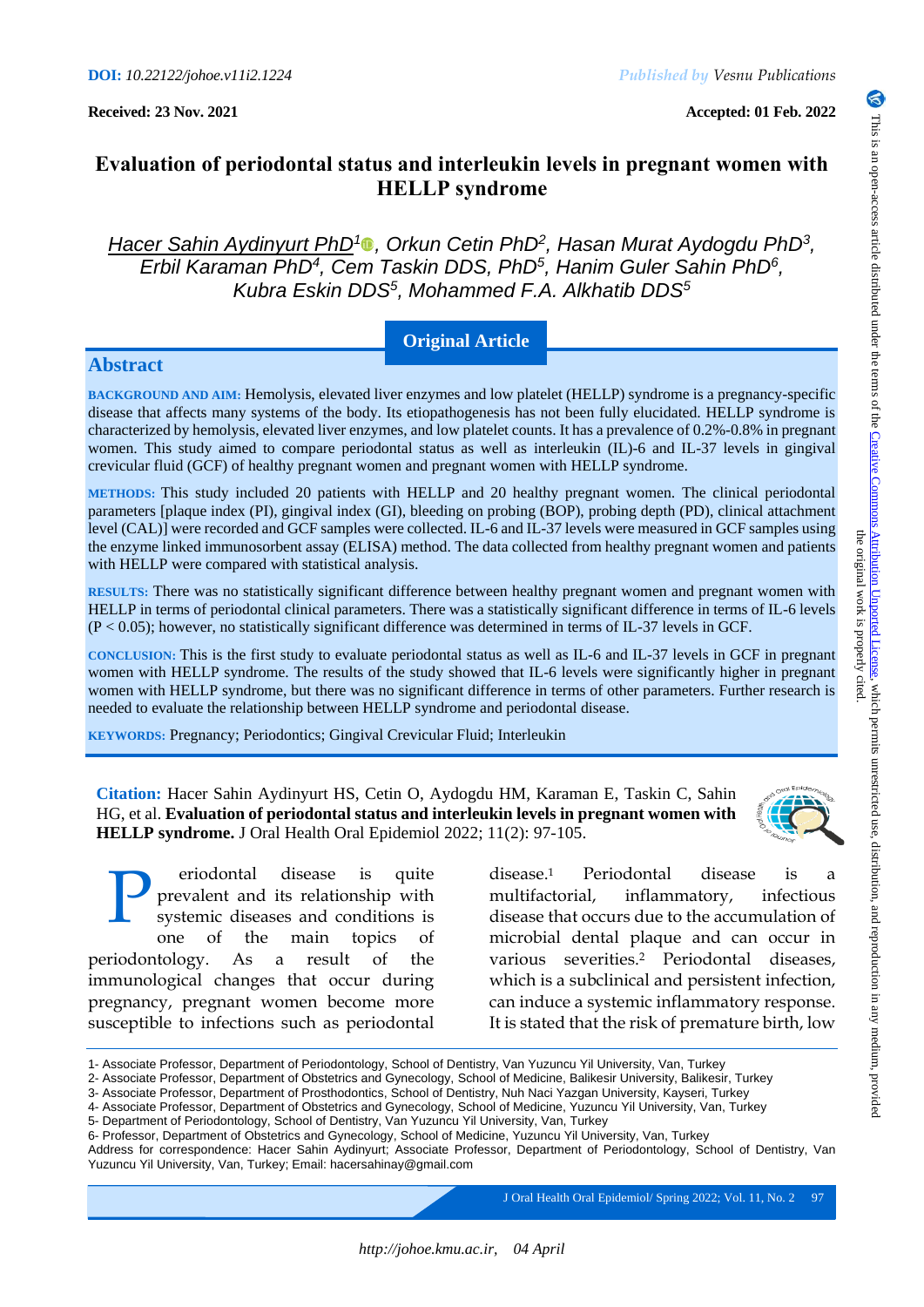birth weight, pregnancy hypertension (HTN), preeclampsia (PE), gestational diabetes, and adverse pregnancy outcomes will increase with the resulting infections.<sup>1,3-6</sup>

PE is a pregnancy-specific disease detected in about 3% of all pregnant women and causes serious pregnancy complications. It also poses an increased lifetime risk of cardiovascular disease (CVD) for the mother and baby. PE occurs with dysfunction of the endothelium followed by activation of the coagulation and complement systems. Hemolysis, elevated liver enzymes, and low platelet count (HELLP) syndrome is considered an excessive complication of PE. HELLP syndrome displays phenotypic properties similar to thrombotic microangiopathy (TMA). Therefore, HELLP syndrome is considered to be associated with the TMA spectrum.<sup>7</sup>

Although innate and adaptive immune involvement in HELLP syndrome is clinically important, it is a poorly studied area. This syndrome causes a serious risk of morbidity and mortality for both the mother and fetus during pregnancy. It has been suggested that HELLP syndrome occurs in an inflammatory environment and can participate in a complex interaction between secreted inflammatory immunomodulators and immune cell surface receptors. Besides, immune cell attenuation reported during HELLP can lead to prolonged immune activation and tissue damage.<sup>8</sup>

Periodontal clinical parameters are used to diagnose periodontal disease and guide treatment options. Besides, the diagnostic potential of gingival crevicular fluid (GCF) has also been used to explain the pathogenesis of periodontal disease for the last 20 years. Serum exudate released from the gingival groove is called GCF.<sup>9</sup> Clinical measurements with GCF-derived biomarkers provide precise measurements to define the progression of periodontal disease.<sup>10</sup> It is stated in the literature that inflammatory mediator levels in GCF are important risk determinants to determine disease activity.<sup>11</sup>

Interleukin (IL)-6 is the main regulator in the acute phase response process and is one of the

most frequently studied inflammatory markers in periodontology.<sup>12</sup> IL-37 is a cytokine that can be secreted from all biological fluids and its level is increased in inflammatory conditions.<sup>13</sup> Recent studies have reported that IL-37 levels are increased in some chronic systemic inflammatory diseases and in autoimmune diseases such as lupus erythematosus and Guillain-Barré syndrome (GBS). 14

Accordingly, the present study aimed to compare healthy pregnant women and pregnant women with HELLP syndrome in terms of periodontal status as well as IL-6 and IL-37 levels in GCF. The hypothesis of the study is that "In pregnant women with HELLP syndrome, periodontal status is worse than healthy pregnant women and IL-6 and IL-37 levels in GCF are higher".

#### **Methods**

*Patient selection:* This study was conducted in collaboration with Department of Obstetrics and Gynecology, School of Medicine and Department of Periodontology, School of Dentistry, Van Yuzuncu Yil University, Van, Turkey. The methods of the study were approved by the Clinical Research Ethics Committee of Van Yuzuncu Yil University (05.05.2015/06). Ethical standards of the Declaration of Helsinki were observed in the conduct of the study. Informed consent forms were signed by all participants before the study.

Twenty healthy pregnant women (n = 20/control group) and 20 pregnant women with HELLP syndrome  $(n = 20/\text{test})$ group) aged 18-45 years were included in this study using random sampling method.

Pregnant women with normal kidney-liver function tests and normal blood pressure were included in the control group. Medical and laboratory information of both groups was also recorded.

HELLP diagnosis was made according to: hemolysis (abnormal peripheral smear), elevated bilirubin levels (> 1.2 mg/dl), elevated lactate dehydrogenase (LDH) levels (> 600 IU/l), elevated liver enzymes [elevated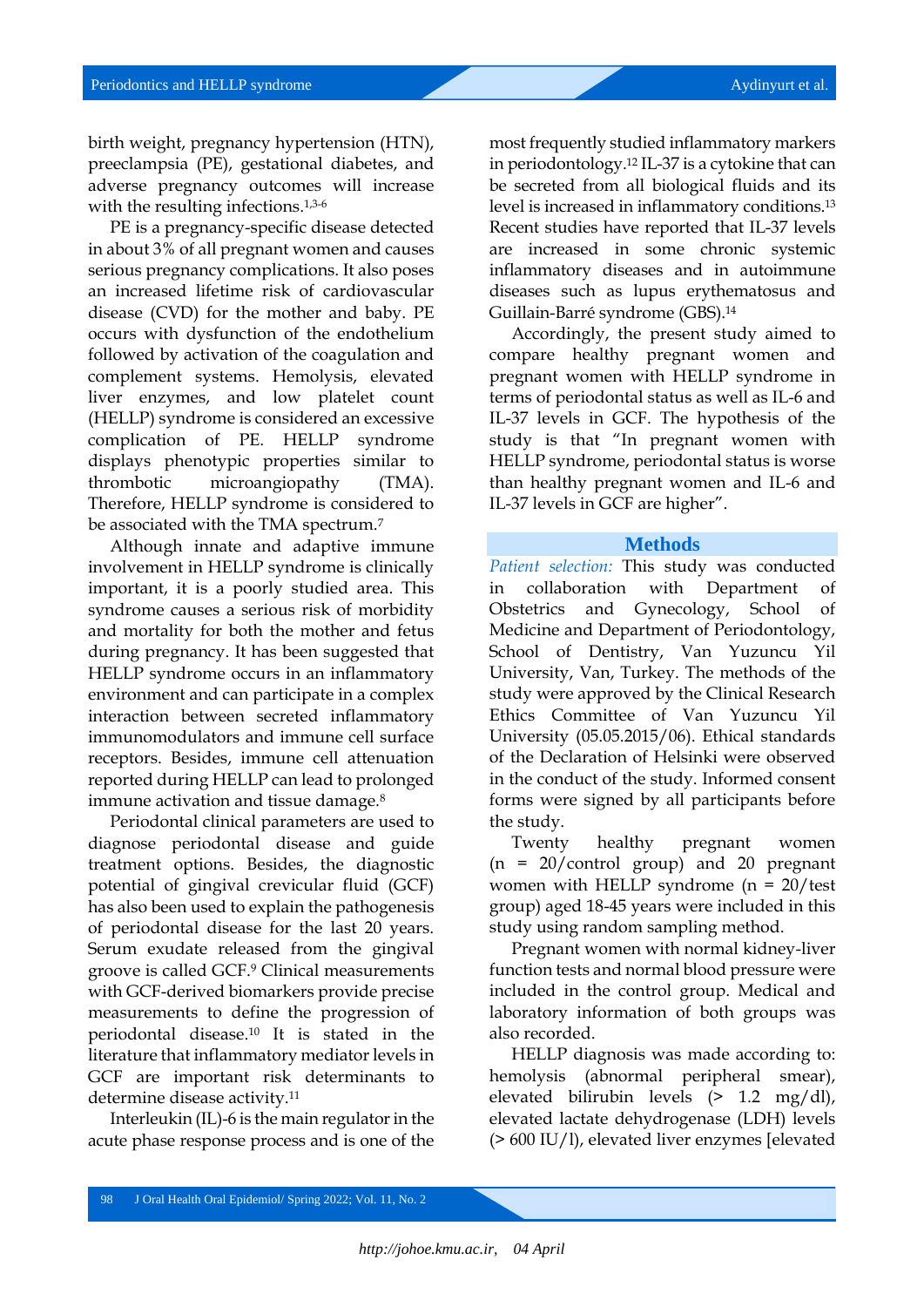aspartate aminotransferase (AST) (> 72 IU/l)], and thrombocytopenia (platelet count < 100000/mm3) data by the experts of obstetrics. Care was taken to ensure that healthy pregnant women were of similar age to those in the HELLP group.

Age, birth week, infant birth weight (g), week of pregnancy at which samples were collected (sample week), gravidity, parity, systolic blood pressure (SBP) (mmHg), diastolic blood pressure (DBP) (mmHg), glucose, white blood cell (WBC) count, platelet count, proteinuria, alanine aminotransferase (ALT) (U/l), AST (U/l), urea (mg/dl), 1-minute Apgar score, 5-minute Apgar score, and hemoglobin (Hb) levels were obtained from hospital records. The same obstetrician (OC) who took part in the study determined the gestational age based on the last menstrual period or first-trimester ultrasonographic examination.

*Collection of GCF and measurement of periodontal parameters:* After obtaining informed consent from the patients, strips (Periopaper, Proflow Inc., Amityville, NY, USA) were placed in the periodontal sulcus from Ramfjord teeth and GCF was collected (30 seconds).<sup>15</sup> To avoid irritation, care was taken to collect GCF before clinical measurements. The GCF sampling area was isolated with cotton rolls and saliva ejector to prevent contamination of the strips. The collected strips were stored in phosphatebuffered solutions at -40° C.

Enzyme linked immunosorbent assay (ELISA) kits (DIAsource ImmunoAssays SA; Louvain-la-Neuve, Belgium; Shanghai Sunred Biological Technology Co., Ltd., Shanghai, China) were used to evaluate IL markers in GCF. Clinical measurements were evaluated at 6 points around the tooth. Clinical parameters were determined as follows: plaque index (PI),<sup>16</sup> gingival index (GI),<sup>17</sup> probing depth (PD) (mm), clinical attachment level (CAL) (mm), and bleeding on probing (BOP).<sup>18</sup>

All measurements were taken by the same blind researcher (HSA). A 15-mm Williams probe was used to measure periodontal

parameters (Hu-Friedy Mfg. Co., LLC, Chicago, IL, USA). To ensure standardization, all periodontal measurements and GCF sampling were performed within the first day of the puerperium (24 hours) during hospitalization.

The researcher who made the periodontal measurements and the researchers who evaluated the research results were blind.

Sample size was determined by considering %80 power ( $\alpha$  = 0.05 and  $\beta$  = 0.20) value, 0.5 effect size (d), and 1.96 Z-value in this prospective study. According to previous studies,<sup>19-21</sup> the standard deviation (SD)  $(\sigma)$ was considered 1.1 for the studied variable  $(IL-6, pg/µl)$ . Thus, minimum sample size was calculated as 19 (about 20) using the "n =  $Z^2\sigma^2/d^2$ " equation for sample size calculation. All data were evaluated using SPSS software (version 17.0, SPSS Inc., Chicago, IL, USA). Whether the data were normally distributed or not was evaluated using the Kolmogorov-Smirnov test. Descriptive statistics for the studied variables were presented as mean and SD. Moreover, t-test and Mann-Whitney U test were used to analyze numerical data. The t-test was used to test the significance of the difference between the two groups in normally-distributed parameters (age, urea, and Hb) and the Mann-Whitney U test was used to test the significance of the difference between the two groups in non-normally-distributed parameters (birth week, infant birth weight, sample week, gravidity, parity, SBP, DBP, glucose, WBC count, platelet count, proteinuria, AST, ALT, 1-minute Apgar score, and 5-minute Apgar score). The statistical significance level was determined as 0.05.

#### **Results**

The clinical data of the patients included in the study are shown in table 1. There was no statistically significant difference between the groups in terms of age, Hb values, and the 5-minute Apgar score ( $P > 0.05$ ). The mean age was  $26.80 \pm 4.32$  years in healthy group and  $28.31 \pm 7.15$  years in HELLP group.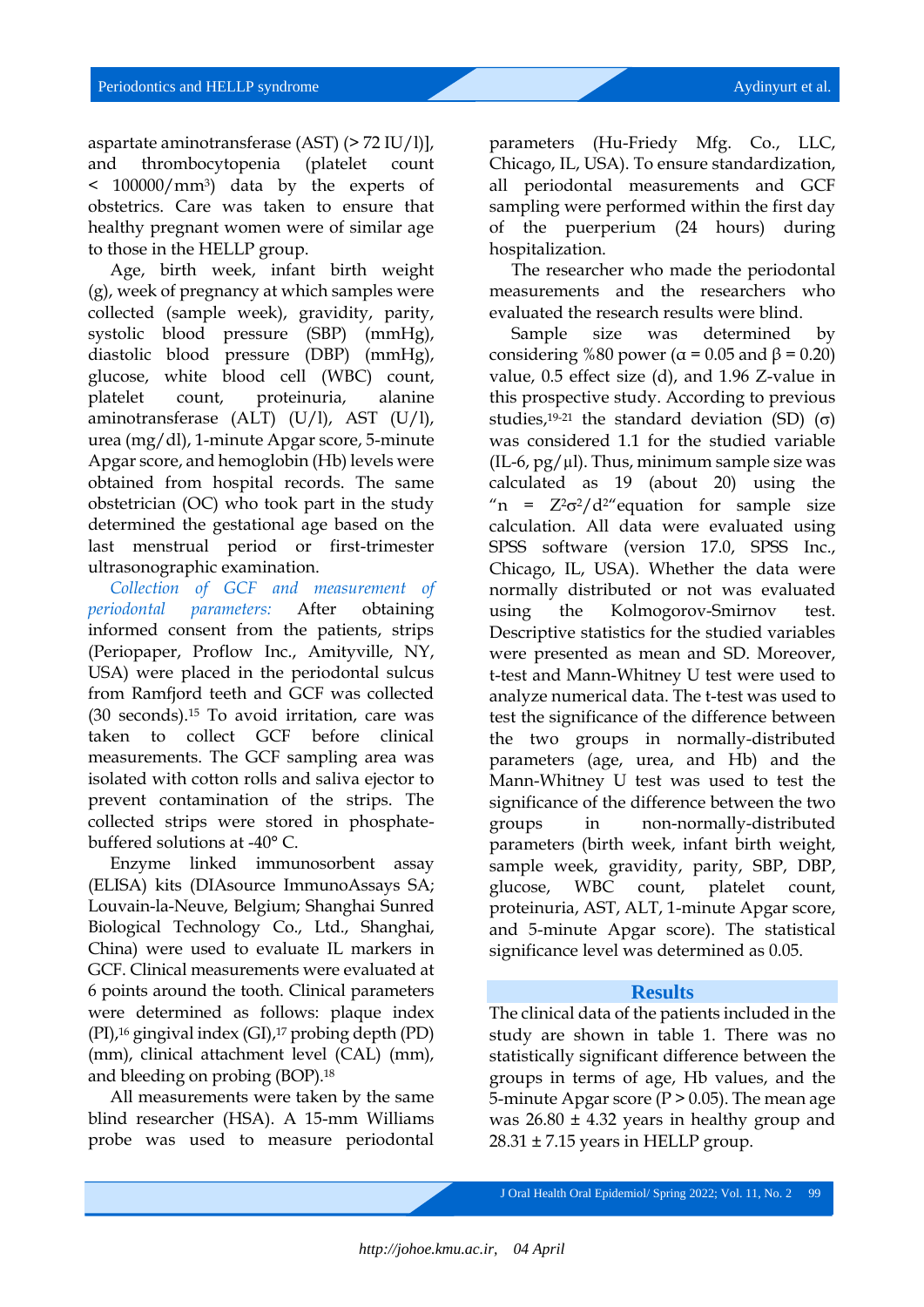| <b>Table 1: Chineat characteristics and taboratory parameters or patients</b> |                      |                       |             |  |  |
|-------------------------------------------------------------------------------|----------------------|-----------------------|-------------|--|--|
|                                                                               | <b>Healthy</b>       | <b>HELLP</b>          | P           |  |  |
| Age $(year)^*$                                                                | $26.80 \pm 4.32$     | $28.31 \pm 7.15$      | 0.486       |  |  |
| Birth week (week)**                                                           | $37.60 \pm 3.04$     | $32.94 \pm 4.93$      | $0.004*$    |  |  |
| Infant birth weight $(g)$ <sup>**</sup>                                       | $3042.00 \pm 391.43$ | $2099.38 \pm 1017.76$ | $0.002*$    |  |  |
| Sample week (week)**                                                          | $37.40 \pm 2.02$     | $32.94 \pm 4.93$      | $0.003*$    |  |  |
| Gravidity**                                                                   | $3.20 \pm 1.70$      | $2.94 \pm 2.43$       | 0.732       |  |  |
| Parity**                                                                      | $2.07 \pm 1.62$      | $1.81 \pm 2.31$       | 0.728       |  |  |
| $SBP$ (mmHg)**                                                                | $106.67 \pm 8.99$    | $173.13 \pm 18.51$    | $0.001*$    |  |  |
| DBP $(mmHg)$ **                                                               | $70.67 \pm 7.03$     | $105.00 \pm 9.66$     | $0.001*$    |  |  |
| Glucose**                                                                     | $78.20 \pm 4.98$     | $88.56 \pm 13.52$     | $0.009*$    |  |  |
| $WBC^{**}$                                                                    | $10.72 \pm 2.09$     | $12.77 \pm 3.03$      | $0.038^{*}$ |  |  |
| Platelet**                                                                    | $227.33 \pm 52.42$   | $75.81 \pm 22.83$     | $0.001*$    |  |  |
| Proteinuria**                                                                 | $87.33 \pm 48.76$    | $5319.38 \pm 1504.16$ | $0.001*$    |  |  |
| AST $(U/I)$ <sup>**</sup>                                                     | $15.80 \pm 6.53$     | $182.75 \pm 124.64$   | $0.001*$    |  |  |
| ALT $(U/I)$ <sup>**</sup>                                                     | $12.73 \pm 2.25$     | $133.25 \pm 76.50$    | $0.001*$    |  |  |
| Urea $(mg/dl)^*$                                                              | $17.33 \pm 4.82$     | $25.44 \pm 10.17$     | $0.009*$    |  |  |
| 1-minute Apgar score                                                          | $6.53 \pm 1.30$      | $4.75 \pm 2.17$       | $0.010^{#}$ |  |  |
| 5-minute Apgar score**                                                        | $8.20 \pm 1.37$      | $6.81 \pm 2.48$       | 0.066       |  |  |
| $Hb^*$                                                                        | $12.18 \pm 1.46$     | $12.65 \pm 1.42$      | 0.373       |  |  |

| Table 1. Clinical characteristics and laboratory parameters of patients |  |  |  |  |  |  |
|-------------------------------------------------------------------------|--|--|--|--|--|--|
|-------------------------------------------------------------------------|--|--|--|--|--|--|

\*T-test was used to test the significance of the difference between the two groups in normallydistributed parameters [age, urea, and hemoglobin (Hb)]); \*\*Mann-Whitney U test was used to test the significance of the difference between the two groups in non-normally-distributed parameters [birth week, infant birth weight, sample week, gravidity, parity, systolic blood pressure (SBP), diastolic blood pressure (DBP), glucose, white blood cells (WBCs), platelet, proteinuria, aspartate aminotransferase (AST), alanine aminotransferase (ALT), 1-minute Apgar score, and 5-minute Apgar score];  $P < 0.05$  is considered statistically significant

HELLP: Hemolysis, elevated liver enzymes, and low platelet; SBP: Systolic blood pressure; DBP: Diastolic blood pressure; WBC: White blood cell; AST: Aspartate aminotransferase; ALT: Alanine aminotransferase; Hb: Hemoglobin

There were statistically significant differences between groups in terms of birth week, infant birth weight (g), sample week, gravidity, parity, SBP (mmHg), DBP (mmHg), WBC count, platelet count, proteinuria, ALT  $(U/1)$ , AST  $(U/1)$ , urea  $(mg/dl)$ , and 1-minute Apgar score ( $P < 0.05$ ).

Table 2 shows the clinical parameters related to the periodontal status of the patients. No statistically significant difference was found between healthy pregnant women and pregnant women with HELLP syndrome in terms of GI, PI, PD, CAL, and BOP. The periodontal status of all pregnant women in healthy and HELLP groups was determined as "plaque-related gingivitis".

The IL-6 levels in GCF were found to be significantly higher in the HELLP group than in the healthy group (HELLP:  $6.14 \pm 0.76$  $pg/µl$ , healthy:  $4.58 \pm 1.20$  pg/ $µl$ ) (P = 0.037). The difference between the groups in terms of IL-37 was not statistically significant (healthy: 80.63 ± 11.04 pg/µl, HELLP: 80.71 ± 9.30  $pg/µl)$  (P = 0.360).

**Table 2.** Periodontal clinical parameters and interleukin (IL)-6 and IL-37 levels in gingival crevicular fluid (GCF) (t-test or Mann-Whitney U test)

|                   | <b>Healthy</b>    | <b>HELLP</b>     | P        |  |  |  |
|-------------------|-------------------|------------------|----------|--|--|--|
| <b>PI</b>         | $1.73 \pm 0.79$   | $1.94 \pm 0.68$  | 0.183    |  |  |  |
| <b>GI</b>         | $1.80 \pm 0.77$   | $2.13 \pm 0.61$  | 0.172    |  |  |  |
| <b>PD</b>         | $2.24 \pm 0.38$   | $2.48 \pm 0.65$  | 0.237    |  |  |  |
| <b>CAL</b>        | $2.26 \pm 0.37$   | $2.58 \pm 0.71$  | 0.128    |  |  |  |
| <b>BOP</b>        | $0.12 \pm 0.01$   | $0.13 \pm 0.02$  | 0.302    |  |  |  |
| IL-6 $(pg/\mu l)$ | $4.58 \pm 1.20$   | $6.14 \pm 0.76$  | $0.037*$ |  |  |  |
| IL-37 ( $pg/µl$ ) | $80.63 \pm 11.04$ | $80.71 \pm 9.30$ | 0.360    |  |  |  |
|                   |                   |                  |          |  |  |  |

 $P < 0.05$  is considered statistically significant

Hemolysis, elevated liver enzymes, and low platelet; PI: Plaque index; GI: Gingival index; PD: Probing depth; CAL: Clinical attachment level; BOP: Bleeding on probing; IL: Interleukin

#### **Discussion**

The results of this study do not support the hypothesis that periodontal disease may be associated with HELLP syndrome. The results of the present study suggested that the increase in cytokine levels in HELLP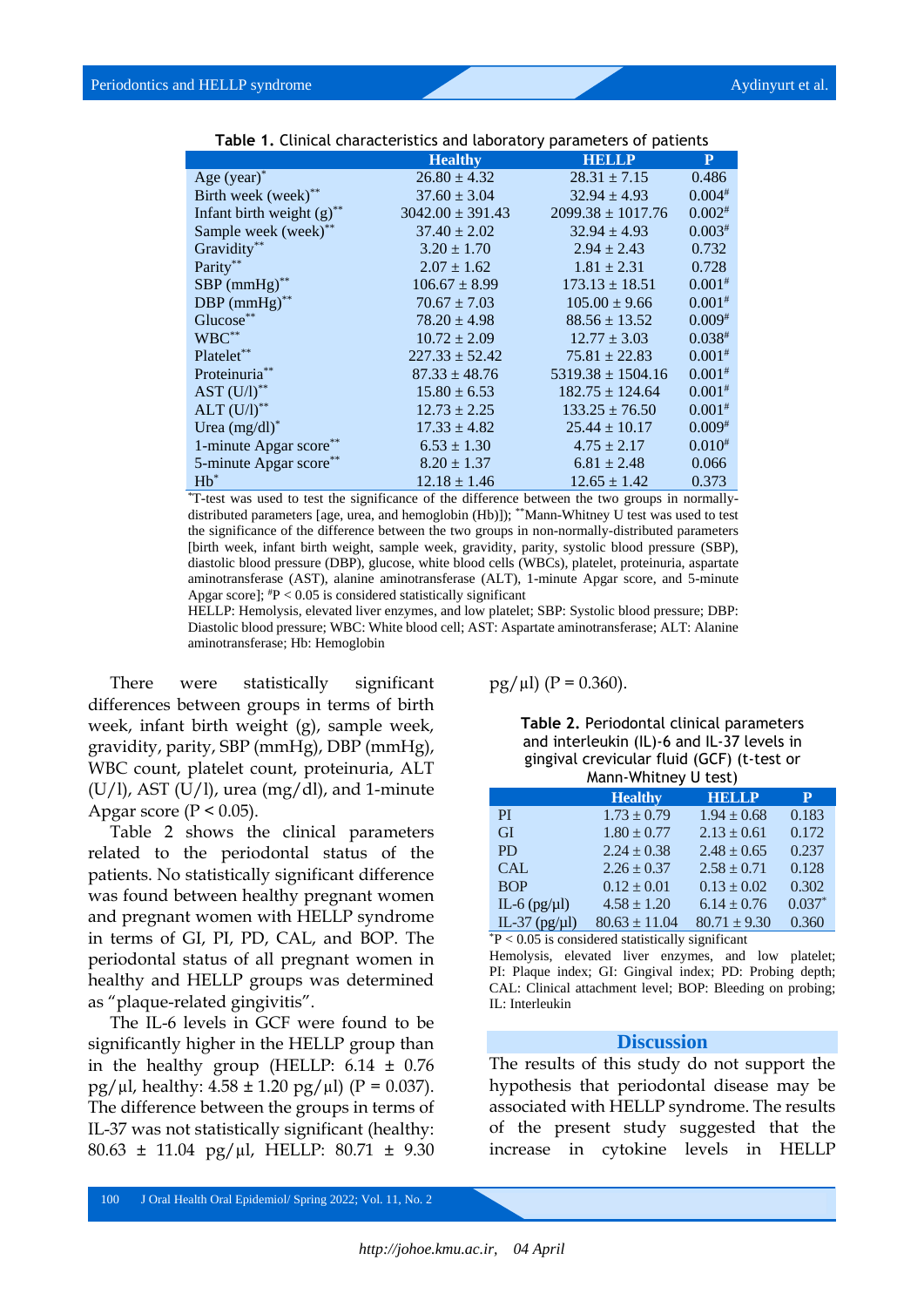syndrome could be isolated in the gingival fluid but it was concluded that the relationship between HELLP and periodontal disease might be a weak one.

HELLP syndrome is a life-threatening disease that progresses rapidly with hemolysis, elevated liver enzymes, and thrombocytopenia.<sup>22</sup> Although these symptoms have been associated with PE and eclampsia for many years, researchers state that these abnormal findings are associated with adverse maternal conditions.<sup>23-26</sup> However, in 1982, Weinstein defined HELLP syndrome as a syndrome independent of PE and eclampsia.<sup>27</sup> Many studies in the literature have associated HELLP with various obstetric conditions (PE, miscarriage, low birth weight, etc.) and periodontal conditions.28-32 However, as far as we know, there is no study in the literature investigating the relationship between HELLP syndrome and periodontal status. On the other hand, no study evaluating the inflammatory biomarkers in the GCF of patients with HELLP syndrome has been found.

Due to its complex pathophysiology, HELLP syndrome is still one of the main problems that concern gynecologists. According to the results of the present study, there was no statistically significant difference between healthy pregnant women and pregnant women with HELLP syndrome in terms of periodontal status and IL-37 levels in GCF. However, a statistically significant difference was found between the two groups in terms of IL-6 levels in GCF. The results showed that the research hypothesis was partially supported.

It has been stated in the literature that inflammatory mechanisms may be involved in the pathophysiology of HELLP syndrome due to cytokine release.<sup>33</sup> Several studies have investigated different biomarkers in HELLP syndrome both placenta samples and serum samples. 34-37

GCF, a biological fluid that originates from blood plasma, is found in different compositions in the gingival groove according

to the state of gingival and systemic health.<sup>38</sup> Because of these properties, GCF can act as a mirror for evaluating biological changes in the body. In the present study, although there was no difference between the groups in terms of periodontal clinical parameters, the significant difference between the groups in terms of IL-6 levels in GCF was related to the severe cytokine levels caused by HELLP syndrome.

Tranquilli et al. reported elevated IL-6 levels in samples taken from the placentas of pregnant women with HELLP syndrome. 34 Wallace et al. compared rats with and without HELLP syndrome and stated that serum IL-6 levels were significantly higher in the test group.<sup>35</sup> On the other hand, Ozler et al. compared the serum samples of healthy pregnant women and pregnant women with HELLP syndrome but did not detect a significant difference between the groups in terms of IL-6 levels.<sup>36</sup> Similarly, Ganap et al. reported that there was no significant difference between pregnant women with HELLP syndrome and healthy pregnant women in terms of serum IL-6 levels.<sup>37</sup> Although no consensus has been reached in the literature regarding IL-6 levels in HELLP syndrome, the authors suggest that the differences observed in IL-6 levels in GCF are directly related to the proinflammatory process that is associated with HELLP syndrome.

HELLP and PE are disorders with both systemic and local anomalies of the placenta associated with maternal and neonatal morbidity. Cytokines generated by the placenta during pregnancy may be involved in endothelial dysfunction and activation. In the etiology of HELLP and PE, the adaptive immune system may play an important role by creating a T helper type 1 (Th1) immune reaction. The pathophysiology of PE is thought to be related to the incompatibility of immune responses and the invasion of defective trophoblasts. Moreover, natural killer (NK) cells accumulated at the embryonic implantation site promote a set of cytokines with potential functions. Using quantitative reverse transcription-polymerase chain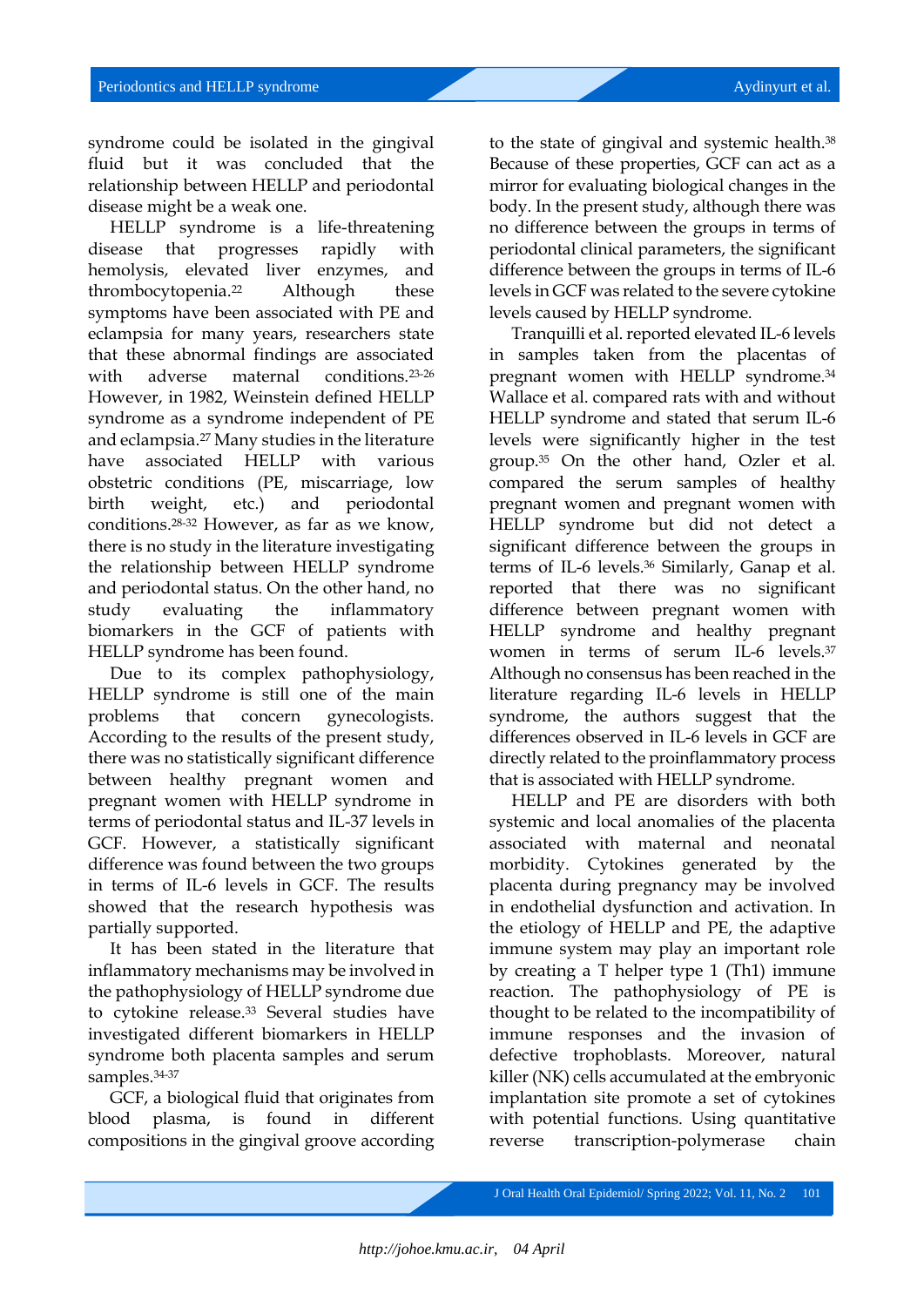reaction (RT-PCR), Tranquilli et al. found that IL-10, IL-6 receptor (IL-6R), and transforming growth factor beta-3 (TGF-β3) increased while C-C motif chemokine ligand 18 (CCL18), C-X-C motif chemokine ligand 5 (CXCL5), and IL-16 levels decreased significantly in the placentas of pregnant women with HELLP syndrome.<sup>34</sup> Van Runnard Heimel et al. reported that C-reactive protein (CRP), IL-6, IL-1 receptor antagonist (IL-1Ra), and glutathione S-transferase alpha **1 (**GSTA1-1) levels increased significantly during HELLP exacerbation ( $P < 0.01$ ). In the mentioned study, it was reported that IL-6 levels were significantly lower during HELLP exacerbation in the patient group treated with prednisolone than in the patients not receiving prednisolone ( $P \leq 0.01$ ). As a result of the study, it was stated that HELLP syndrome was related to elevated inflammatory response and IL-6 levels in HELLP syndrome decreased with the use of prednisolone. It was also suggested that this situation had a stabilizing influence on the inflammatory endothelial process.<sup>39</sup>

Besides, oxidative stress [malondialdehyde (MDA)] and proinflammatory cytokine (IL-6, IL-8) levels have been reported to be higher in babies of mothers with HELLP syndrome than in babies of healthy pregnant women.<sup>40</sup>

IL-37 is part of the IL-1 cytokine family and is an anti-inflammatory cytokine secreted from different tissues (such as uterus, kidney, brain, heart, testicles, and thymus) and tumors (such as breast, lung, and melanomas). IL-37 messenger ribonucleic acid (mRNA) and/or IL-37 protein have been reported to be detected in various cell types such as peripheral blood mononuclear cells (PBMCs), monocytes, dendritic cells (DCs), plasma cells, and epithelial cells.41-43

To the best of the researchers' knowledge, no study has been conducted to evaluate IL-37 levels in HELLP syndrome. However, it has been reported that the underlying pathogenesis of PE is associated with altered inflammatory response. Boggess et al. reported that having periodontal disease

requiring treatment was an important risk factor for PE and argued that this was an indicator of previous periodontal disease, with systemic inflammatory effects that could lead to hypertensive disorders.<sup>44</sup>

In the literature, only one study has been conducted on the relationship between IL-37 levels and PE. In this study, IL-37 expression was reported to be significantly higher in healthy pregnancies than in severe PE placentas.<sup>45</sup> According to the results of the present research, no statistically significant difference was found between healthy pregnant women and pregnant women with HELLP syndrome in terms of IL-37 levels in GCF.

Talmac et al. reported that IL-37 levels in GCF decreased significantly after conventional non-surgical periodontal treatment in patients diagnosed with aggressive periodontitis.<sup>46</sup> Saglam et al. stated that IL-37 was found in all biological fluids, but according to their research findings, IL-37 values may not be a significant biomarker to distinguish periodontal health and periodontal disease.<sup>13</sup> The absence of a significant difference in terms of IL-37 levels in this study is consistent with the literature since all teeth samples had a diagnosis of gingivitis due to healthy periodontium and mild plaque.

To the best of the researchers' knowledge, this study is the first study evaluating the clinical periodontal parameters of patients with HELLP. The results of this study showed that compared to healthy pregnant women, the periodontal status (gingivitis) of pregnant women with HELLP syndrome was also clinically quite acceptable. Although periodontitis was not identified as an exclusion criterion for this study, it was not found in any of the patients with HELLP syndrome included in the study. This can be linked to the absence of a relationship between maternal periodontitis and HELLP.

Since a study evaluating periodontal clinical parameters in HELLP syndrome was not found in the literature, periodontal clinical data were discussed over PE disease. Numerous studies in the literature have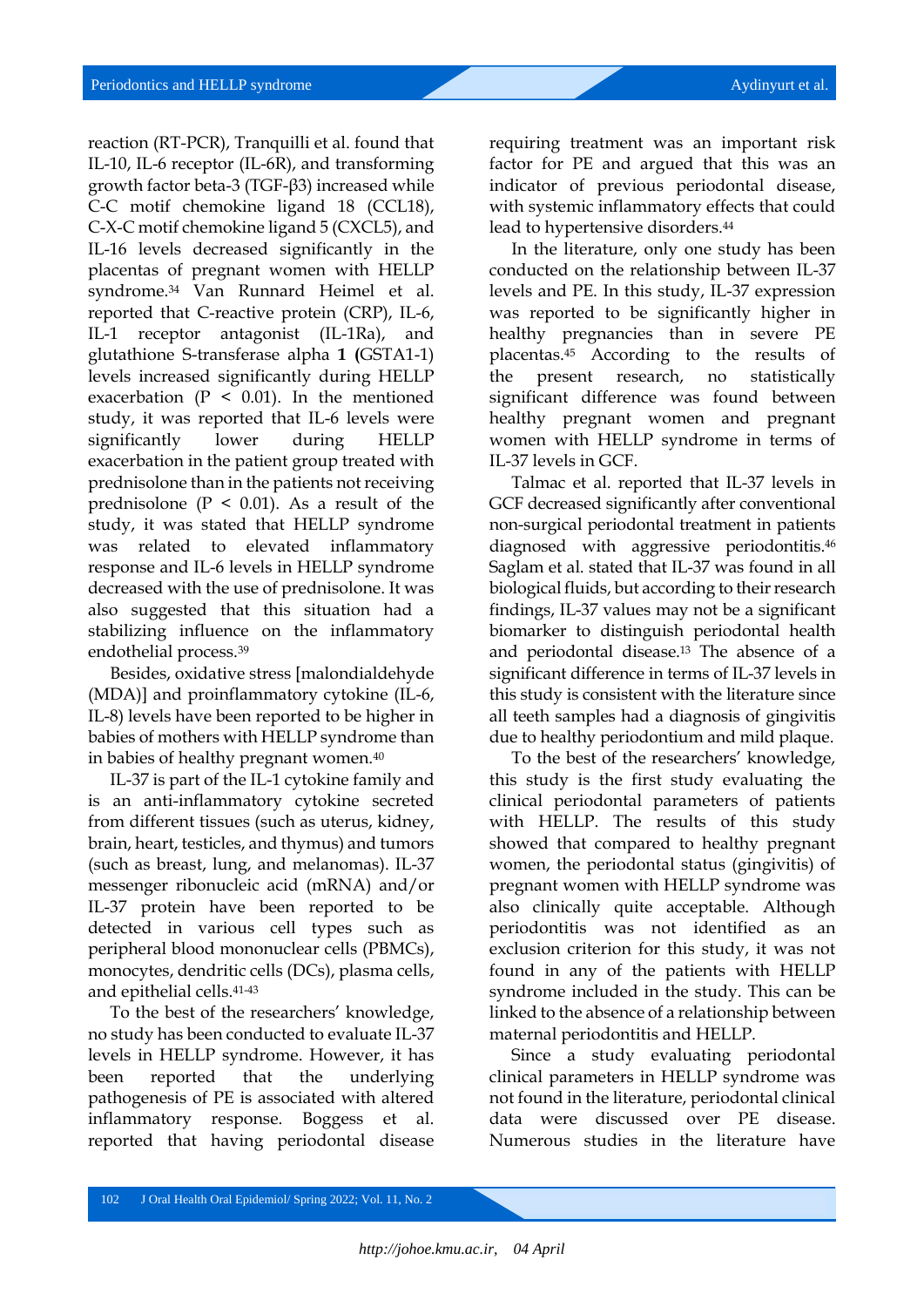reported a relationship between PE and periodontal disease.28,29,47-49 Shetty et al. reported that periodontal infection might be a risk factor for the onset, progression, and severity of PE due to increased oxidative stress or decreased antioxidant capacity.<sup>50</sup> Desai et al. reported that maternal periodontitis was a potential risk factor for PE. <sup>47</sup> Oettinger-Barak et al. found high maternal probing depth (PD) and CAL values in patients with PE, but PI and GI values were similar in patients with PE and healthy pregnant women.<sup>48</sup> Varshney and Gautam reported high gingival inflammation, PD, and CAL values in pregnancies with PE and stated that the risk of periodontal disease in PE was 4.33 times higher.<sup>49</sup> In contrast, Khader et al. reported that there was no relationship between periodontal status and PE. <sup>32</sup> It should be kept in mind that the biological mechanism underlying the relationship between periodontal disease and PE remains unclear.<sup>51</sup> There have been controversial results in the literature due to various factors such as different study designs, heterogeneous study populations, different diagnostic methods, and different definitions of periodontal diseases.

Since HELLP syndrome is not a common

syndrome, the limited number of patients and the evaluation of cytokine levels only in GCF can be considered as limitations of this study.

#### **Conclusion**

This study showed a poor relationship between periodontal status and HELLP syndrome. It was thought that the significant increase in the level of IL-6 in GCF was an indicator of inflammation, which was not reflected in periodontal clinical parameters. This may be related to the increase in cytokine levels in HELLP syndrome rather than supporting the hypothesis that periodontal disease increases the susceptibility to HELLP syndrome. Further research is needed to better understand how the increase in cytokine levels affects the dynamics of periodontal tissues in HELLP syndrome.

#### **Conflict of Interests**

Authors have no conflict of interests.

### **Acknowledgments**

Methods of the study were approved by the Clinical Research Ethics Committee of Van Yuzuncu Yil University (05.05.2015/06). The research was funded by the authors.

#### **References**

- 1. Boggess KA. Maternal oral health in pregnancy. Obstet Gynecol 2008; 111(4): 976-86.
- 2. Pihlstrom BL, Michalowicz BS, Johnson NW. Periodontal diseases. Lancet 2005; 366(9499): 1809-20.
- 3. Offenbacher S, Katz V, Fertik G, Collins J, Boyd D, Maynor G, et al. Periodontal infection as a possible risk factor for preterm low birth weight. J Periodontol 1996; 67(Suppl 10S): 1103-13.
- 4. Garcia RI, Henshaw MM, Krall EA. Relationship between periodontal disease and systemic health. Periodontol 2000 2001; 25: 21-36.
- 5. Canakci V, Canakci CF, Canakci H, Canakci E, Cicek Y, Ingec M, et al. Periodontal disease as a risk factor for preeclampsia: A case control study. Aust N Z J Obstet Gynaecol 2004; 44(6): 568-73.
- 6. Polyzos NP, Polyzos IP, Zavos A, Valachis A, Mauri D, Papanikolaou EG, et al. Obstetric outcomes after treatment of periodontal disease during pregnancy: Systematic review and meta-analysis. BMJ 2010; 341: c7017.
- 7. Lokki AI, Haapio M, Heikkinen-Eloranta J. Eculizumab treatment for postpartum HELLP syndrome and aHUS-case report. Front Immunol 2020; 11: 548.
- 8. Stojanovska V, Zenclussen AC. Innate and adaptive immune responses in HELLP syndrome. Front Immunol 2020; 11: 667.
- 9. McCulloch CA. Host enzymes in gingival crevicular fluid as diagnostic indicators of periodontitis. J Clin Periodontol 1994; 21(7): 497-506.
- 10. Kinney JS, Morelli T, Oh M, Braun TM, Ramseier CA, Sugai JV, et al. Crevicular fluid biomarkers and periodontal disease progression. J Clin Periodontol 2014; 41(2): 113-20.
- 11. Barros SP, Williams R, Offenbacher S, Morelli T. Gingival crevicular fluid as a source of biomarkers for periodontitis. Periodontol 2000 2016; 70(1): 53-64.
- 12. Becerik S, Ozturk VO, Atmaca H, Atilla G, Emingil G. Gingival crevicular fluid and plasma acute-phase cytokine levels in different periodontal diseases. J Periodontol 2012; 83(10): 1304-13.

J Oral Health Oral Epidemiol/ Spring 2022; Vol. 11, No. 2103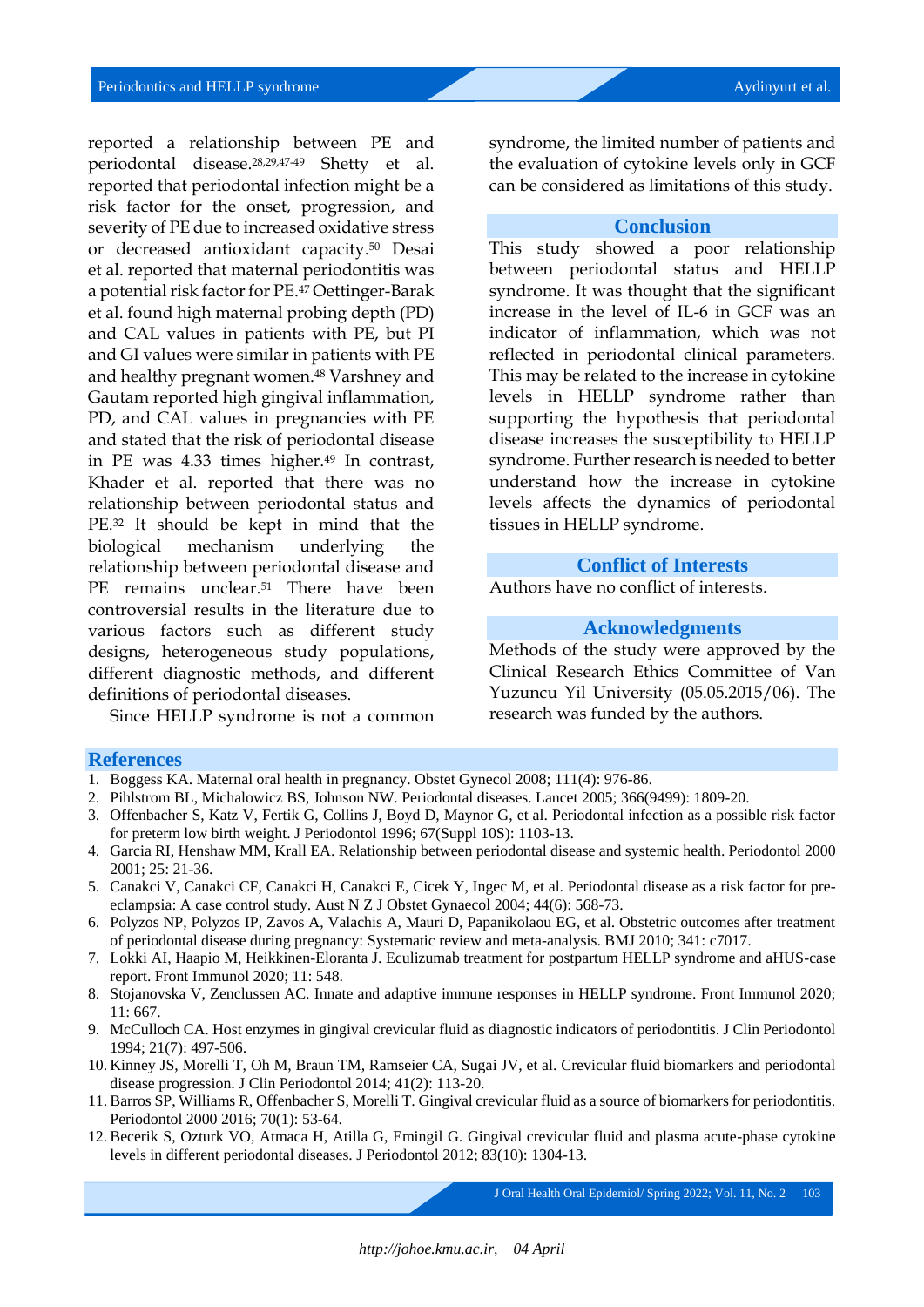- 13. Saglam M, Koseoglu S, Savran L, Pekbagriyanik T, Saglam G, Sutcu R. Levels of interleukin-37 in gingival crevicular fluid, saliva, or plasma in periodontal disease. J Periodontal Res 2015; 50(5): 614-21.
- 14. Li C, Zhao P, Sun X, Che Y, Jiang Y. Elevated levels of cerebrospinal fluid and plasma interleukin-37 in patients with Guillain-Barre syndrome. Mediators Inflamm 2013; 2013: 639712.
- 15. Ramfjord SP. Indices for prevalence and incidence of periodontal disease. J Periodontol 1959; 30(1): 51-9.
- 16. Silness J, Loe H. Periodontal disease in pregnancy. II. Correlation between oral hygiene and periodontal condtion. Acta Odontol Scand 1964; 22: 121-35.
- 17. Loe H, Silness J. Periodontal disease in pregnancy. I. Prevalence and severity. Acta Odontol Scand 1963; 21: 533-51.
- 18. Ainamo J, Bay I. Problems and proposals for recording gingivitis and plaque. Int Dent J 1975; 25(4): 229-35.
- 19. Demir SC, Evruke C, Ozgunen FT, Urunsak IF, Candan E, Kadayifci O. Factors that influence morbidity and mortality in severe preeclampsia, eclampsia and hemolysis, elevated liver enzymes, and low platelet count syndrome. Saudi Med J 2006; 27(7): 1015-8.
- 20. Ingec M, Kumtepe Y, Borekçi B, Bebek Z, Kadanali S. Maternal and perinatal outcomes of 81 cases of eclampsia in 2001-2003. Jinekoloji ve Obstetrik Dergisi 2005; 19(3):135-41. [In Turkish].
- 21. Gunes ON. Serum zinc and cu levels in patients with HELLP syndrome. [Thesis]. Ataturk, Turkey: Ataturk University; 2014. [In Turkish].
- 22. Tulmac OB. Hypertensive Disorders in Pregnancy; Definition, Classification and Pathophysiology. Kirikkale Üniversitesi Tip Fakültesi Dergisi 2012; 14(2): 17-23. [In Turkish].
- 23. Reubinoff BE, Schenker JG. HELLP syndrome--a syndrome of hemolysis, elevated liver enzymes and low platelet count--complicating preeclampsia-eclampsia. Int J Gynaecol Obstet 1991; 36(2): 95-102.
- 24. Sibai BM. The HELLP syndrome (hemolysis, elevated liver enzymes, and low platelets): much ado about nothing? Am J Obstet Gynecol 1990; 162(2): 311-6.
- 25. Sibai BM, Taslimi MM, el-Nazer A, Amon E, Mabie BC, Ryan GM. Maternal-perinatal outcome associated with the syndrome of hemolysis, elevated liver enzymes, and low platelets in severe preeclampsia-eclampsia. Am J Obstet Gynecol 1986; 155(3): 501-9.
- 26. Stone JH. HELLP syndrome: Hemolysis, elevated liver enzymes, and low platelets. JAMA 1998; 280(6): 559-62.
- 27. Weinstein L. Syndrome of hemolysis, elevated liver enzymes, and low platelet count: a severe consequence of hypertension in pregnancy. Am J Obstet Gynecol 1982; 142(2): 159-67.
- 28. Boggess KA, Lieff S, Murtha AP, Moss K, Beck J, Offenbacher S. Maternal periodontal disease is associated with an increased risk for preeclampsia. Obstet Gynecol 2003; 101(2): 227-31.
- 29. Canakci V, Canakci CF, Yildirim A, Ingec M, Eltas A, Erturk A. Periodontal disease increases the risk of severe preeclampsia among pregnant women. J Clin Periodontol 2007; 34(8): 639-45.
- 30. Chambrone L, Guglielmetti MR, Pannuti CM, Chambrone LA. Evidence grade associating periodontitis to preterm birth and/or low birth weight: I. A systematic review of prospective cohort studies. J Clin Periodontol 2011; 38(9): 795-808.
- 31. Ha JE, Jun JK, Ko HJ, Paik DI, Bae KH. Association between periodontitis and preeclampsia in never-smokers: A prospective study. J Clin Periodontol 2014; 41(9): 869-74.
- 32. Khader YS, Jibreal M, Al-Omiri M, Amarin Z. Lack of association between periodontal parameters and preeclampsia. J Periodontol 2006; 77(10): 1681-7.
- 33. Haeger M, Unander M, Andersson B, Tarkowski A, Arnestad JP, Bengtsson A. Increased release of tumor necrosis factor-alpha and interleukin-6 in women with the syndrome of hemolysis, elevated liver enzymes, and low platelet count. Acta Obstet Gynecol Scand 1996; 75(8): 695-701.
- 34. Tranquilli AL, Landi B, Corradetti A, Giannubilo SR, Sartini D, Pozzi V, et al. Inflammatory cytokines patterns in the placenta of pregnancies complicated by HELLP (hemolysis, elevated liver enzyme, and low platelet) syndrome. Cytokine 2007; 40(2): 82-8.
- 35. Wallace K, Morris R, Kyle PB, Cornelius D, Darby M, Scott J, et al. Hypertension, inflammation and T lymphocytes are increased in a rat model of HELLP syndrome. Hypertens Pregnancy 2014; 33(1): 41-54.
- 36. Ozler A, Turgut A, Sak ME, Evsen MS, Soydinc HE, Evliyaoglu O, et al. Serum levels of neopterin, tumor necrosis factor-alpha and Interleukin-6 in preeclampsia: Relationship with disease severity. Eur Rev Med Pharmacol Sci 2012; 16(12): 1707-12.
- 37. Ganap EP, Sofoewan S, Siswosudarmo R. Comparison of serum interleukin-6 (Il-6) levels between patients with HELLP syndrome versus normotensive pregnant. Sains Medika 2018; 9(2): 62-6.
- 38. Ebersole JL. Humoral immune responses in gingival crevice fluid: Local and systemic implications. Periodontol 2000 2003; 31: 135-66.
- 39. van Runnard Heimel PJ, Kavelaars A, Heijnen CJ, Peters WH, Huisjes AJ, Franx A, et al. HELLP syndrome is associated with an increased inflammatory response, which may be inhibited by administration of prednisolone.